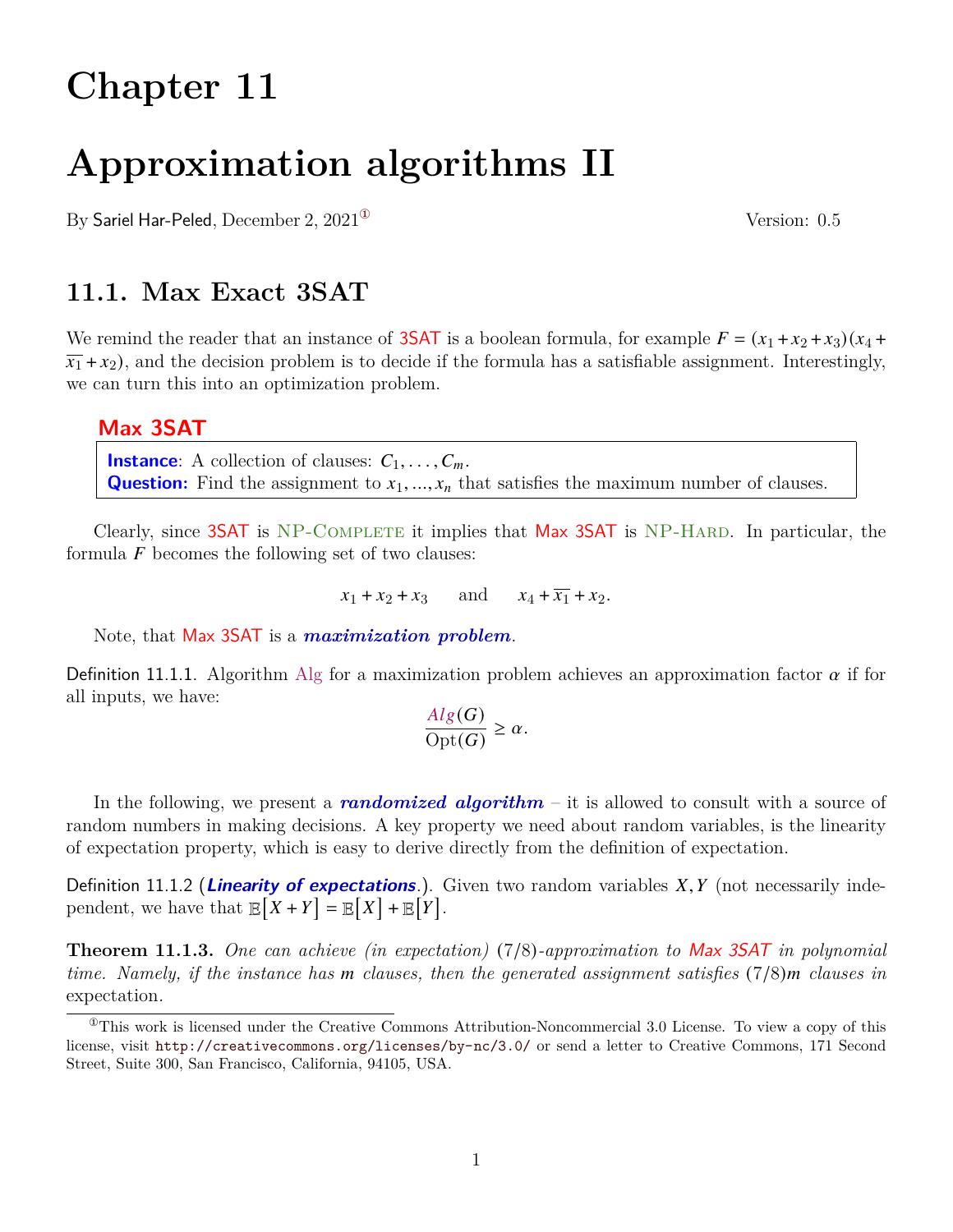*Proof:* Let  $x_1, \ldots, x_n$  be the *n* variables used in the given instance. The algorithm works by randomly assigning values to  $x_1, \ldots, x_n$ , independently, and equal probability, to 0 or 1, for each one of the variables.

Let  $Y_i$  be the indicator variables which is 1 if (and only if) the *i*th clause is satisfied by the generated random assignment and 0 otherwise, for  $i = 1, \ldots, m$ . Formally, we have

> $Y_i =$  $\begin{cases} 1 & C_i \text{ is satisfied by the generated assignment,} \end{cases}$ 0 otherwise.

Now, the number of clauses satisfied by the given assignment is  $Y = \sum_{i=1}^{m} Y_i$ . We claim that  $\mathbb{E}[Y] =$  $(7/8)m$ , where *m* is the number of clauses in the input. Indeed, we have

$$
\mathbb{E}[Y] = \mathbb{E}\Big[\sum_{i=1}^m Y_i\Big] = \sum_{i=1}^m \mathbb{E}[Y_i]
$$

by linearity of expectation. Now, what is the probability that  $Y_i = 0$ ? This is the probability that all three literals appear in the clause  $C_i$  are evaluated to FALSE. Since the three literals are instance of three distinct variable, these three events are independent, and as such the probability for this happening is

$$
\mathbb{P}[Y_i = 0] = \frac{1}{2} * \frac{1}{2} * \frac{1}{2} = \frac{1}{8}.
$$

(Another way to see this, is to observe that since  $C_i$  has exactly three literals, there is only one possible assignment to the three variables appearing in it, such that the clause evaluates to FALSE. Now, there are eight (8) possible assignments to this clause, and thus the probability of picking a FALSE assignment is 1/8.) Thus,

$$
\mathbb{P}[Y_i = 1] = 1 - \mathbb{P}[Y_i = 0] = \frac{7}{8},
$$

and

$$
\mathbb{E}[Y_i] = \mathbb{P}[Y_i = 0] * 0 + \mathbb{P}[Y_i = 1] * 1 = \frac{7}{8}.
$$

Namely,  $\mathbb{E}[\# \text{ of clauses sat}] = \mathbb{E}[Y] = \sum_{i=1}^{m} \mathbb{E}[Y_i] = (7/8)m$ . Since the optimal solution satisfies at most m clauses, the claim follows. П

Curiously, [Theorem 11.1.3](#page-0-1) is stronger than what one usually would be able to get for an approximation algorithm. Here, the approximation quality is independent of how well the optimal solution does (the optimal can satisfy at most  $m$  clauses, as such we get a  $(7/8)$ -approximation. Curiouser and curiouser<sup>2</sup>, the algorithm does not even look on the input when generating the random assignment.

Håstad [\[Hås01\]](#page-6-0) proved that one can do no better; that is, for any constant  $\varepsilon > 0$ , one can not approximate 3SAT in polynomial time (unless  $P = NP$ ) to within a factor of  $7/8 + \varepsilon$ . It is pretty amazing that a trivial algorithm like the above is essentially optimal.

### **11.2. Approximation Algorithms for Set Cover**

#### **11.2.1. Guarding an Art Gallery**

<span id="page-1-0"></span><sup>②</sup>"Curiouser and curiouser!" Cried Alice (she was so much surprised, that for the moment she quite forgot how to speak good English). – Alice in wonderland, Lewis Carol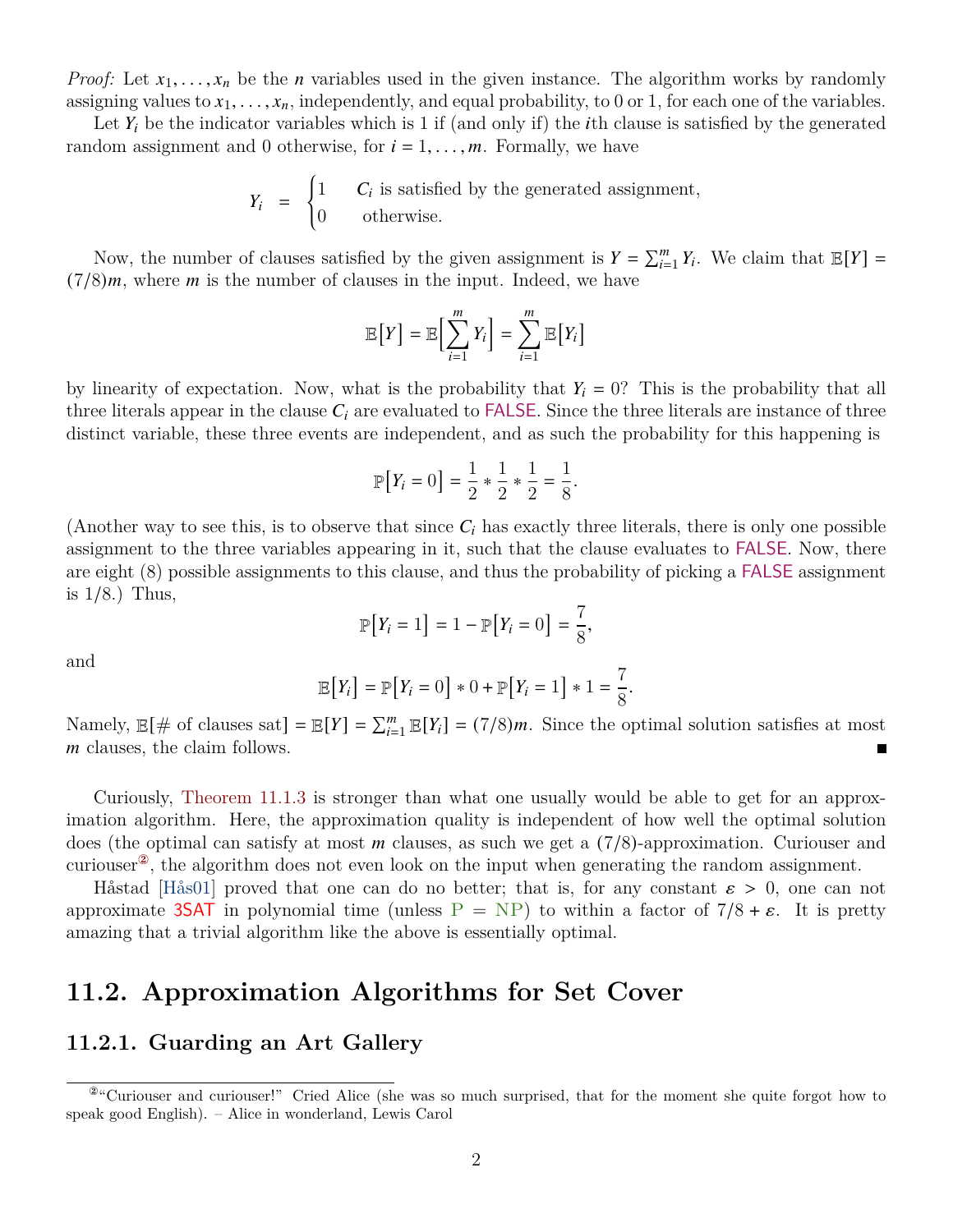You are given the floor plan of an art gallery, which is a two dimensional simple polygon. You would like to place guards that see the whole polygon. A guard is a point, which can see all points around it, but it can not see through walls. Formally, a point  $p$  can **see** a point  $q$ , if the segment  $pq$ is contained inside the polygon. See figure on the right, for an illustration of how the input looks like.





A *visibility polygon* at p (depicted as the yellow polygon on the left) is the region inside the polygon that  $p$  can see. We would like to find the *minimal* number of guards needed to guard the given art-gallery? That is, all the points in the art gallery should be visible from at least one guard we place.

The art-gallery problem is a set-cover problem. We have a ground set (the polygon), and family of sets (the set of all visibility polygons), and

the target is to find a minimal number of sets covering the whole polygon.

It is known that finding the minimum number of guards needed is NP-HARD. No approximation is currently known. It is also known that a polygon with *n* corners, can be guarded using  $n/3 + 1$  guards. Note, that this problem is harder than the classical set-cover problem because the number of subsets is infinite and the underlining base set is also infinite.

An interesting *open problem* is to find a polynomial time approximation algorithm, such that given √ P, it computes a set of guards, such that  $\# \text{guards} \leq \sqrt{n} k_{opt}$ , where n is the number of vertices of the input polygon  $P$ , and  $k_{opt}$  is the number of guards used by the optimal solution.

#### **11.2.2. Set Cover**

The optimization version of **Set Cover**, is the following:

#### **Set Cover**

**Instance**: (S, F):  $S$  - a set of *n* elements  $\mathcal{F}$  - a family of subsets of  $S$ , s.t.  $\bigcup_{X \in \mathcal{F}} X = S$ . **Question:** The set  $X \subseteq \mathcal{F}$  such that X contains as few sets as possible, and X covers S. Formally,  $\bigcup_{X \in \mathcal{X}} X = S$ .

The set S is sometime called the *ground set*, and a pair (S, F) is either called a *set system* or a *hypergraph*. Note, that Set Cover is a minimization problem which is also NP-HARD.

Example 11.2.1. Consider the set  $S = \{1, 2, 3, 4, 5\}$  and the following family of subsets

 $\mathcal{F} = \{ \{1, 2, 3\}, \{2, 5\}, \{1, 4\}, \{4, 5\} \}.$ 

Clearly, the smallest cover of **S** is  $\mathcal{X}_{opt} = \{\{1, 2, 3\}, \{4, 5\}\}.$ 

The greedy algorithm GreedySetCover for this problem is depicted in [Figure 11.1.](#page-3-0) Here, the algorithm always picks the set in the family that covers the largest number of elements not covered yet. Clearly, the algorithm is polynomial in the input size. Indeed, we are given a set  $S$  of  $n$  elements, and m subsets. As such, the input size is at least  $\Omega(m+n)$  (and at most of size  $O(mn)$ ), and the algorithm takes time polynomial in *m* and *n*. Let  $\mathcal{X}_{opt} = \{V_1, \ldots, V_k\}$  be the optimal solution.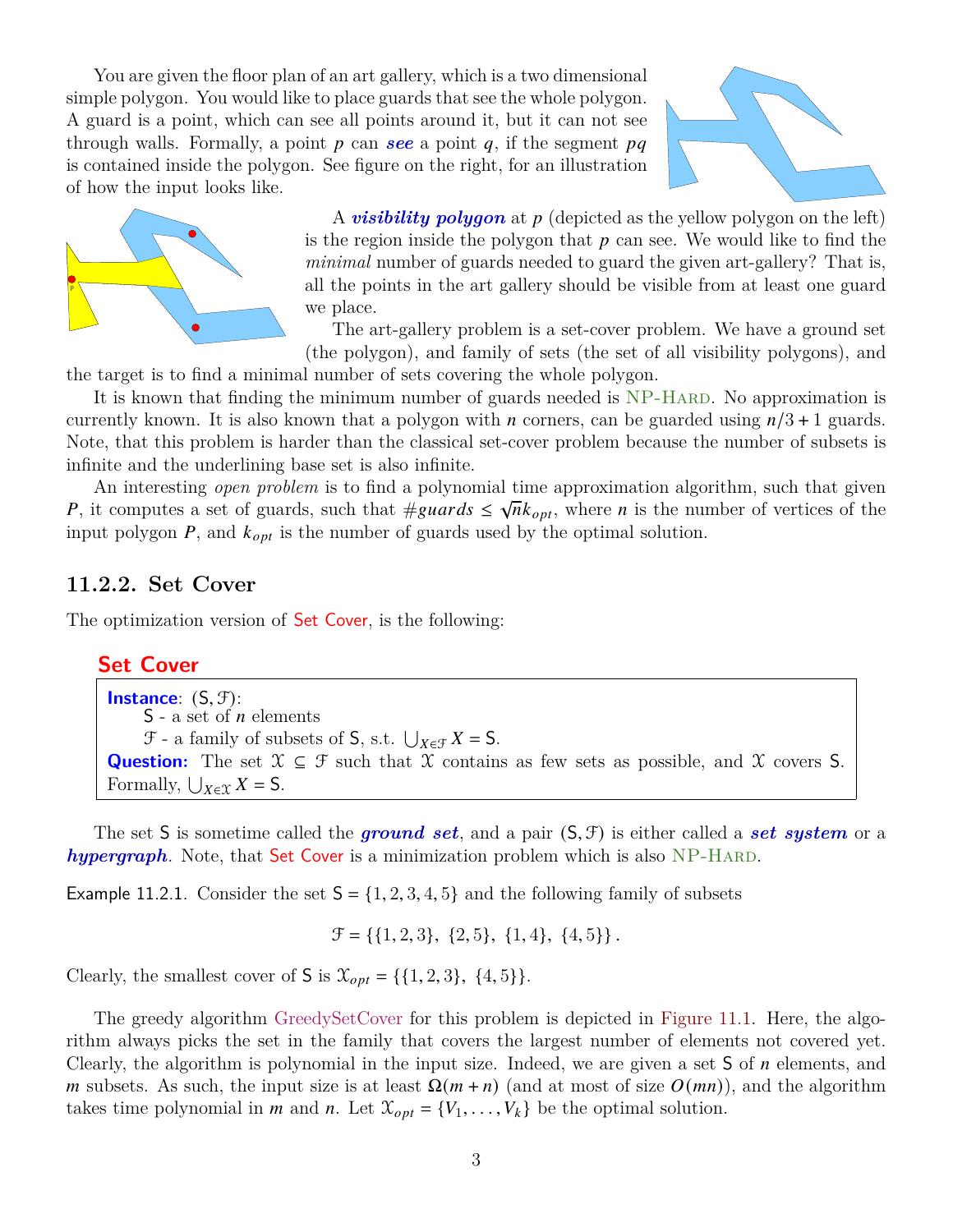<span id="page-3-0"></span>

Figure 11.1

Let  $T_i$  denote the elements not covered in the beginning ith iteration of GreedySetCover, where  $T_1 = S$ . Let  $U_i$  be the set added to the cover in the *i*th iteration, and  $\alpha_i = |U_i \cap T_i|$  be the number of new elements being covered in the *i*th iteration.

**Claim 11.2.2.** We have  $\alpha_1 \geq \alpha_2 \geq \ldots \geq \alpha_k \geq \ldots \geq \alpha_m$ .

*Proof:* If  $\alpha_i < \alpha_{i+1}$  then  $U_{i+1}$  covers more elements than  $U_i$  and we can exchange between them, as we found a set that in the *i*th iteration covers more elements that the set used by GreedySetCover. Namely, in the *i*th iteration we would use  $U_{i+1}$  instead of  $U_i$ . This contradicts the greediness of GreedySetCover of choosing the set covering the largest number of elements not covered yet. A contradiction.  $\blacksquare$ 

**Claim 11.2.3.** We have  $\alpha_i \geq |T_i|/k$ . Namely,  $|T_{i+1}| \leq (1 - 1/k) |T_i|$ .

*Proof:* Consider the optimal solution. It is made out of k sets and it covers S, and as such it covers  $T_i \subseteq S$ . This implies that one of the subsets in the optimal solution cover at least  $1/k$  fraction of the elements of  $T_i$ . Finally, the greedy algorithm picks the set that covers the largest number of elements of  $T_i$ . Thus,  $U_i$  covers at least  $\alpha_i \geq |T_i|/k$  elements.

As for the second claim, we have that  $|T_{i+1}| = |T_i| - \alpha_i \leq (1 - 1/k) |T_i|$ .

**Theorem 11.2.4.** *The algorithm GreedySetCover generates a cover of*  $S$  *using at most*  $O(k \log n)$  *sets of* F*, where is the size of the cover in the optimal solution.*

 $\blacksquare$ 

*Proof:* We have that  $|T_i| \leq (1 - 1/k) |T_{i-1}| \leq (1 - 1/k)^i |T_0| = (1 - 1/k)^i n$ . In particular, for  $M = \lfloor 2k \ln n \rfloor$ we have

$$
|T_M| \le \left(1-\frac{1}{k}\right)^M n \le \exp\left(-\frac{1}{k}M\right)n = \exp\left(-\frac{\lceil 2k \ln n \rceil}{k}\right)n \le \frac{1}{n} < 1,
$$

since  $1 - x \le e^{-x}$ , for  $x \ge 0$ . Namely,  $|T_M| = 0$ . As such, the algorithm terminates before reaching the Mth iteration, and as such it outputs a cover of size  $O(k \log n)$ , as claimed.

#### **11.2.3. Lower bound**

The lower bound example is depicted in the following figure.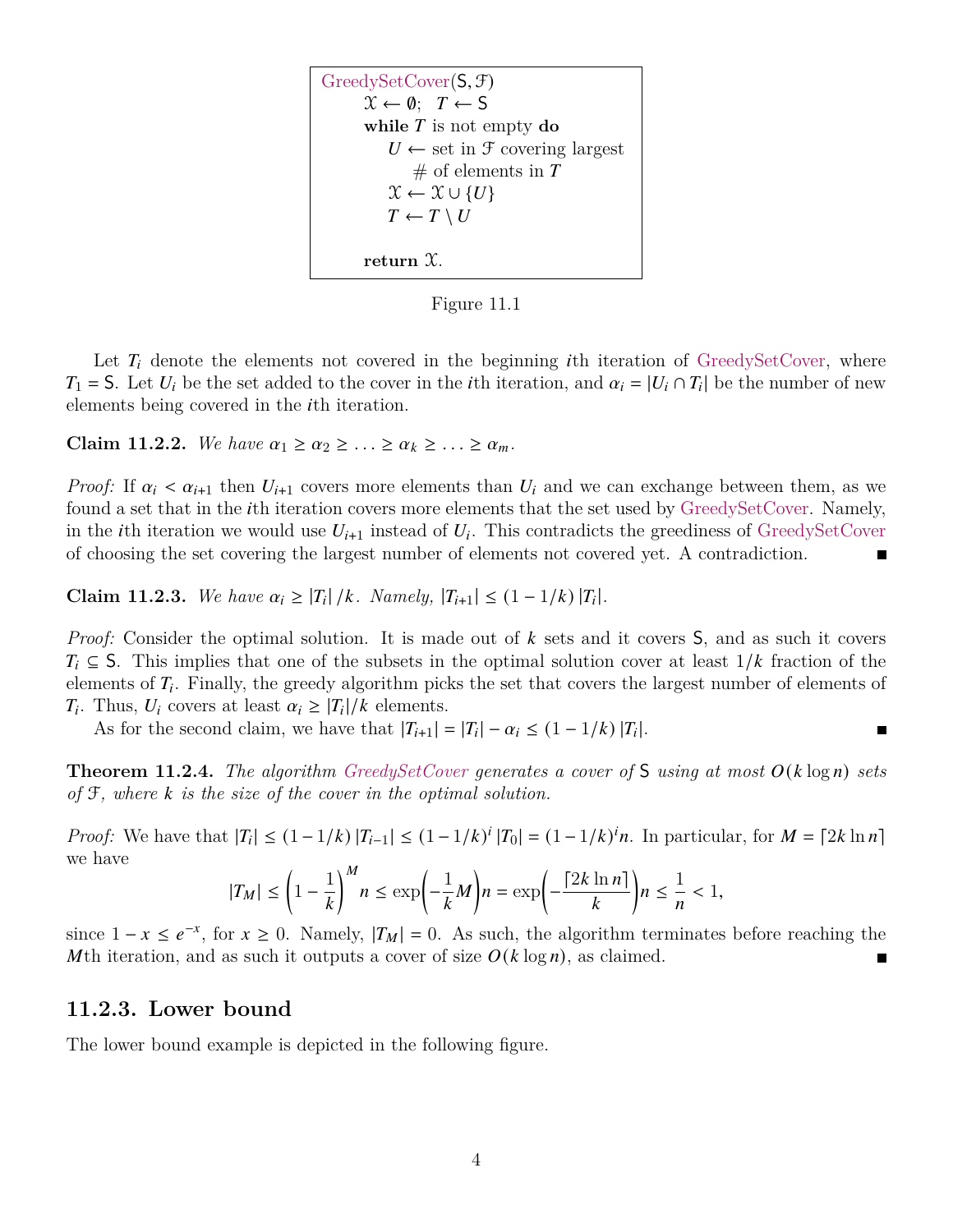

We provide a more formal description of this lower bound next, and prove that it shows  $\Omega(\log n)$ approximation to GreedySetCover.

We want to show here that the greedy algorithm analysis is tight. To this end, consider the set system  $\Lambda_i = (S_i, \mathcal{F}_i)$ , where  $S_i = Y_i \cup Z_i$ ,  $Y_i = \{y_1, \ldots, y_{2^i-1}\}\$  and  $Z_i = \{z_1, \ldots, z_{2^i-1}\}\$ . The family of sets  $\mathcal{F}_i$  contains the following sets

$$
X_j = \{y_{2j-1}, \ldots, y_{2j-1}, z_{2j-1}, \ldots, z_{2j-1}\},\,
$$

for  $j = 1, \ldots, i$ . Furthermore,  $\mathcal{F}_i$  also contains the two special sets  $Y_i$  and  $Z_i$ . Clearly, minimum set cover for  $\Lambda_i$  is the two sets  $Y_i$  and  $Z_i$ .

However, sets  $Y_i$  and  $Z_i$  have size  $2^i - 1$ . But, the set  $X_i$  has size

$$
|X_i| = 2(2^i - 1 - 2^{i-1} + 1) = 2^i,
$$

and this is the largest set in  $\Lambda_i$ . As such, the greedy algorithm GreedySetCover would pick  $X_i$  as first set to its cover. However, once you remove  $X_i$  from  $\Lambda_i$  (and from its ground set), you remain with the set system  $\Lambda_{i-1}$ . We conclude that GreedySetCover would pick the sets  $X_i, X_{i-1}, \ldots, X_1$  to the cover, while the optimal cover is by two sets. We conclude:

**Lemma 11.2.5.** Let  $n = 2^{i+1} - 2$ . There exists an instance of Set Cover of n elements, for which the *optimal cover is by two sets, but GreedySetCover would use*  $i = |\lg n|$  *sets for the cover. That is, GreedySetCover is a*  $\Theta(\log n)$  *approximation to SetCover.* 

#### **11.2.4. Just for fun – weighted set cover**

#### **Weighted Set Cover**

**Instance**:  $(S, \mathcal{F}, \rho)$ : S: a set of  $n$  elements  $\mathcal{F}:$  a family of subsets of S, s.t.  $\bigcup_{X \in \mathcal{F}} X = S$ .  $\rho(\cdot)$ : A price function assigning price to each set in  $\mathcal{F}$ . **Question:** The set  $X \subseteq \mathcal{F}$ , such that X covers S. Formally,  $\bigcup_{X \in \mathcal{X}} X = S$ , and  $\rho(\mathcal{X}) =$  $\sum_{X \in \mathcal{X}} \rho(X)$  is minimized.

The greedy algorithm in this case, WGreedySetCover, repeatedly picks the set that pays the least cover each element it cover. Specifically, if a set  $X \in \mathcal{F}$  covered t new elements, then the **average price** it pays per element it cover is  $\alpha(X) = \rho(X)/t$ . WGreedySetCover as such, picks the set with the lowest average price. Our purpose here to prove that this greedy algorithm provides  $O(\log n)$  approximation.

#### **11.2.4.1. Analysis**

Let  $U_i$  be the set of elements that are not covered yet in the end of the *i*th iteration. As such,  $U_0 = S$ . At the beginning of the *i*th iteration, the **average optimal cost** is  $\alpha_i = \rho(\text{opt})/n_i$ , where opt is the optimal solution and  $n_i = |U_{i-1}|$  is the number of uncovered elements.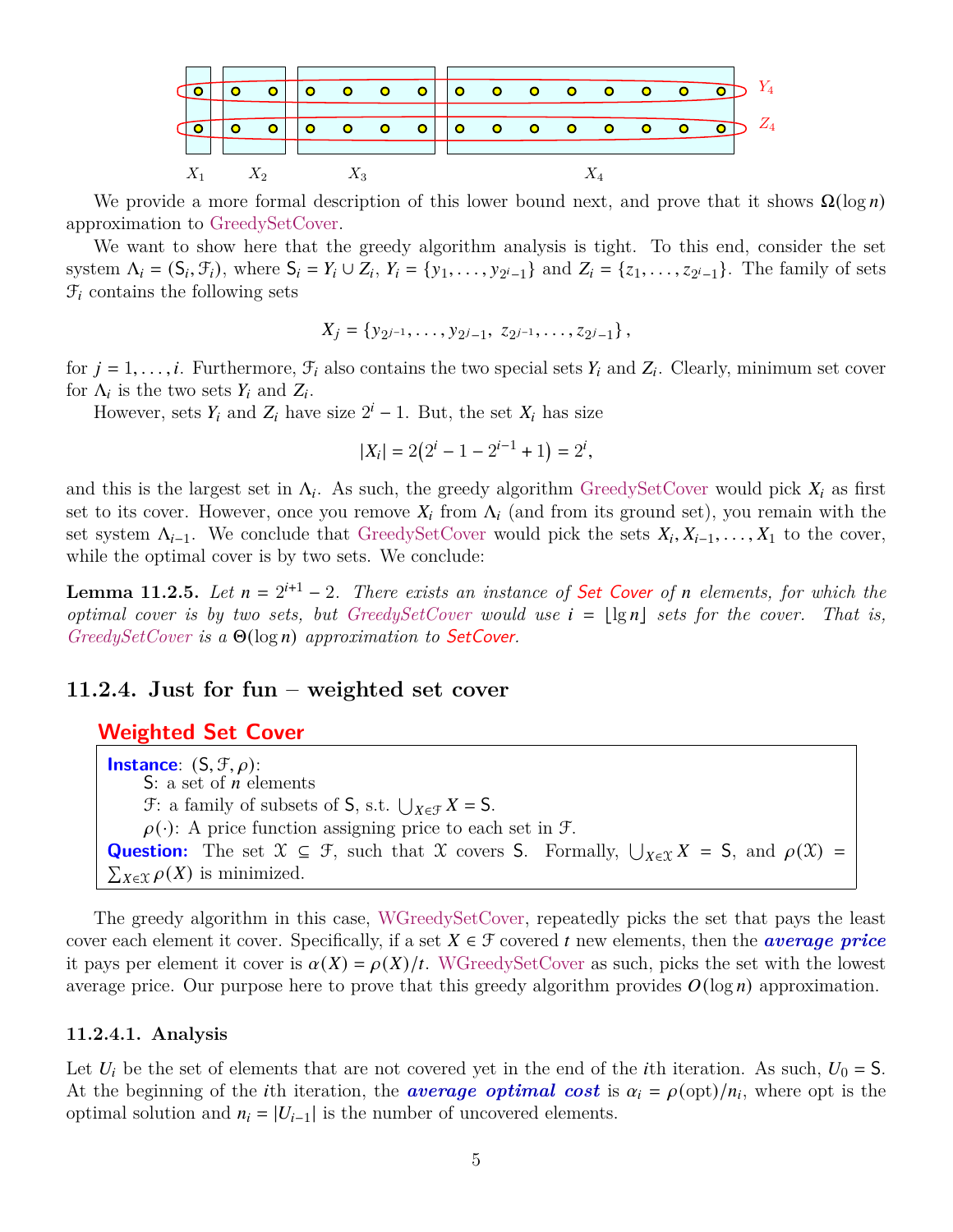#### **Lemma 11.2.6.** *We have that:*

- $(A)$   $\alpha_1 \leq \alpha_2 \leq \cdots$ .
- *(B) For*  $i < j$ *, we have*  $2\alpha_i \leq \alpha_j$  *only if*  $n_j \leq n_i/2$ *.*

*Proof:* (A) is hopefully obvious – as the number of elements not covered decreases, the average price to cover the remaining elements using the optimal solution goes up.

 $\blacksquare$ 

(B)  $2\alpha_i \leq \alpha_j$  implies that  $2\rho(\text{opt})/n_i \leq \rho(\text{opt})/n_j$ , which implies in turn that  $2n_i \leq n_i$ .

So, let k be the first iteration such that  $n_k \leq n/2$ . The basic idea is that total price that WGreedySet-Cover paid during these iterations is at most  $2\rho({\rm opt})$ . This immediately implies  $O(\log n)$  iteration, since this can happen at most  $O(\log n)$  times till the ground set is fully covered.

To this end, we need the following technical lemma.

<span id="page-5-0"></span>**Lemma 11.2.7.** Let  $U_{i-1}$  be the set of elements not yet covered in the beginning of the *i*th iteration, and let  $\alpha_i = \rho(\mathrm{opt})/n_i$  be the average optimal cost per element. Then, there exists a set X in the optimal *solution, with lower average cost; that is,*  $\rho(X)/|U_{i-1} \cap X| \leq \alpha_i$ .

*Proof:* Let  $X_1, \ldots, X_m$  be the sets used in the optimal solution. Let  $s_j = |U_{i-1} \cap X_j|$ , for  $j = 1, \ldots, m$ , be the number of new elements covered by each one of these sets. Similarly, let  $\rho_i = \rho(X_i)$ , for  $j = 1, \ldots, m$ . The average cost of the j<sup>th</sup> set is  $\rho_i / s_i$  (it is +∞ if  $s_i = 0$ ). It is easy to verify that

$$
\min_{j=1}^{m} \frac{\rho_j}{s_j} \le \frac{\sum_{j=1}^{m} \rho_j}{\sum_{j=1}^{m} s_j} = \frac{\rho(\text{opt})}{\sum_{j=1}^{m} s_j} \le \frac{\rho(\text{opt})}{|U_{i-1}|} = \alpha_i.
$$

The first inequality follows as  $a/b \le c/d$  (all positive numbers), then  $\frac{a}{b} \le$  $a + c$  $\frac{a+1}{b+d} \leq$  $\overline{c}$  $\frac{a}{d}$ . In particular, for any such numbers  $\min\left(\frac{a}{b}\right)$  $\overline{b}$ ,  $\overline{c}$  $\overline{d}$  ≤  $a + c$  $\frac{a+b}{b+d}$ , and applying this repeatedly implies this inequality. The second inequality follows as  $\sum_{j=1}^m s_j \ge |U_{i-1}|$ . This implies that the optimal solution must contain a set with an average cost smaller than the average optimal cost.

<span id="page-5-1"></span>**Lemma 11.2.8.** Let k be the first iteration such that  $n_k \leq n/2$ . The total price of the sets picked in *iteration* 1 *to*  $k - 1$ *, is at most* 2 $\rho$ (opt).

*Proof:* By [Lemma 11.2.7,](#page-5-0) at each iteration the algorithm picks a set with average cost that is smaller than the optimal average cost (which goes up in each iteration). However, the optimal average cost iterations, 1 to  $k - 1$ , is at most twice the starting cost, since the number of elements not covered is at least half the total number of elements. It follows, that the for each element covered, the greedy algorithm paid at most twice the initial optimal average cost. So, if the number of elements covered by the beginning of the k<sup>th</sup> iteration is  $\beta \ge n/2$ , then the total price paid is  $2\alpha_1 \beta = 2(\rho(\text{opt})/n)\beta \le 2\rho(\text{opt})$ , implying the claim.

**Theorem 11.2.9.** *WGreedySetCover computes* a  $O(\log n)$  *approximation to the optimal weighted set cover solution.*

*Proof:* WGreedySetCover paid at most twice the optimal solution to cover half the elements, by [Lemma 11.2.8.](#page-5-1) Now, you can repeat the argument on the remaining uncovered elements. Clearly, after  $O(\log n)$  such halving steps, all the sets would be covered. In each halving step, WGreedySetCover paid at most twice the optimal cost.  $\blacksquare$